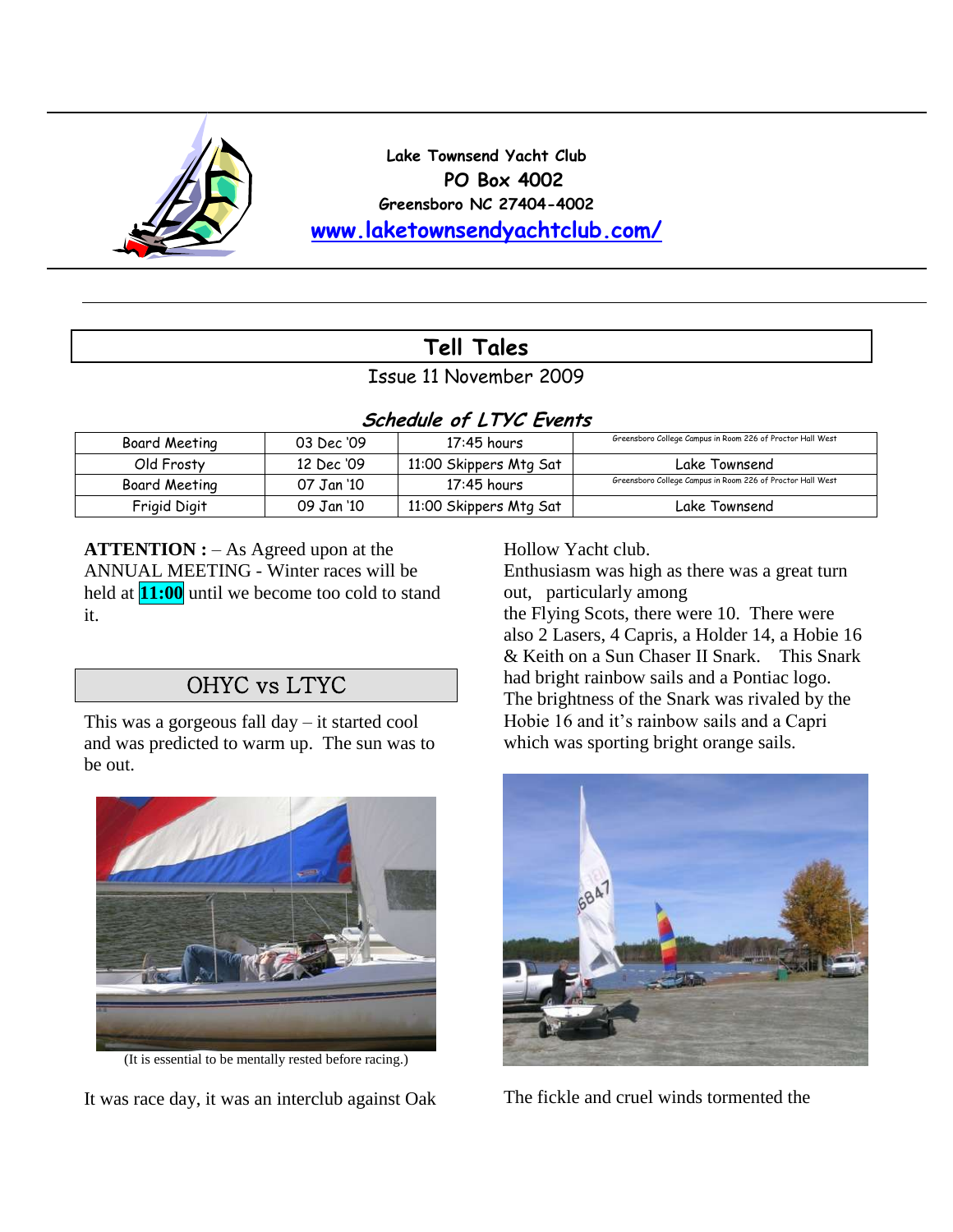sailors. Dying off at the start of the first race. The first race was a "W" but the course was shortened with a down-wind finish. Starling and crew Richard Connelly were the first over, having found the right combination of wind patches. We were the second over, followed not too far back by a fleet of boats that included the Snark and the Hobie/Holder 14. With the handicap corrections – the Snark came in second followed by the Holder. ( $\&$  we were  $4^{\text{th}}$ .)



The wind picked up again, just enough to encourage the race committee to have a second race. It was a W course again. After the winds had teased everyone into racing a second time, they were again fluky and tormented everyone with thermals and spotty winds. But the boats did eventually make it around the course for a competitive finish.

With the days ending too soon – the light waning from the sky and the gates of the lake being locked early – we all huddled under the shelter, for warm pizza and cold beer. The lake closes at 5:00 this time of year, with only a month to go until the winter solstice.

Let's remember this enthusiasm for the race in April – This many sailors showing up, we could make a formidable opponent for CSC.

#### Annual Meeting

 $\sim$  The annual meeting was held at Natty Greene's this year. If you didn't go, you missed a great time. The food was wonderful and the beer great.

New board members were approved for 2010, the budget was reviewed, and next year's activities were discussed.

#### **Up coming events include:**

**The Piedmont interclub** – this is APRIL  $11<sup>th</sup>$ .

**The swap meet.** This will be the same day as the Piedmont interclub.

(Joleen said she didn't know what a swap meet was – I am not sure of the correct description, but mine definition is: bring (sailing?) stuff that you aren't using to sell/ trade/ barter/ palm off to anyone there.)

**Sailing Lessons:** I have helped with the sailing lessons every year that we have been involved. Even the same year that I took sailing lessons.

It is a way to share the enthusiasm, and by assisting, it is a place to observe and learn and relearn things, you didn't get the first time or had forgotten. It is an enriching experience. If you are interested in helping let us know!

**Race Committee:** There was a door prize, with the name of everyone who had signed up for race committee for the 2010 racing year.

The power boat class will be offered free to members who want experience needed to help with sailing classes or race committee.

Work days are scheduled where we all pitch in to get the rental fleet in shape for the sailing classes.

John Hemphill led a discussion on events possible non-racing sailing activities. A "poker run" was suggested where you sail to a series of buoys and collect cards for a winning poker hand. We might also do some training drills geared towards getting experience for people new to racing. These extra activities may be scheduled for the  $4<sup>th</sup>$  weekend of the month.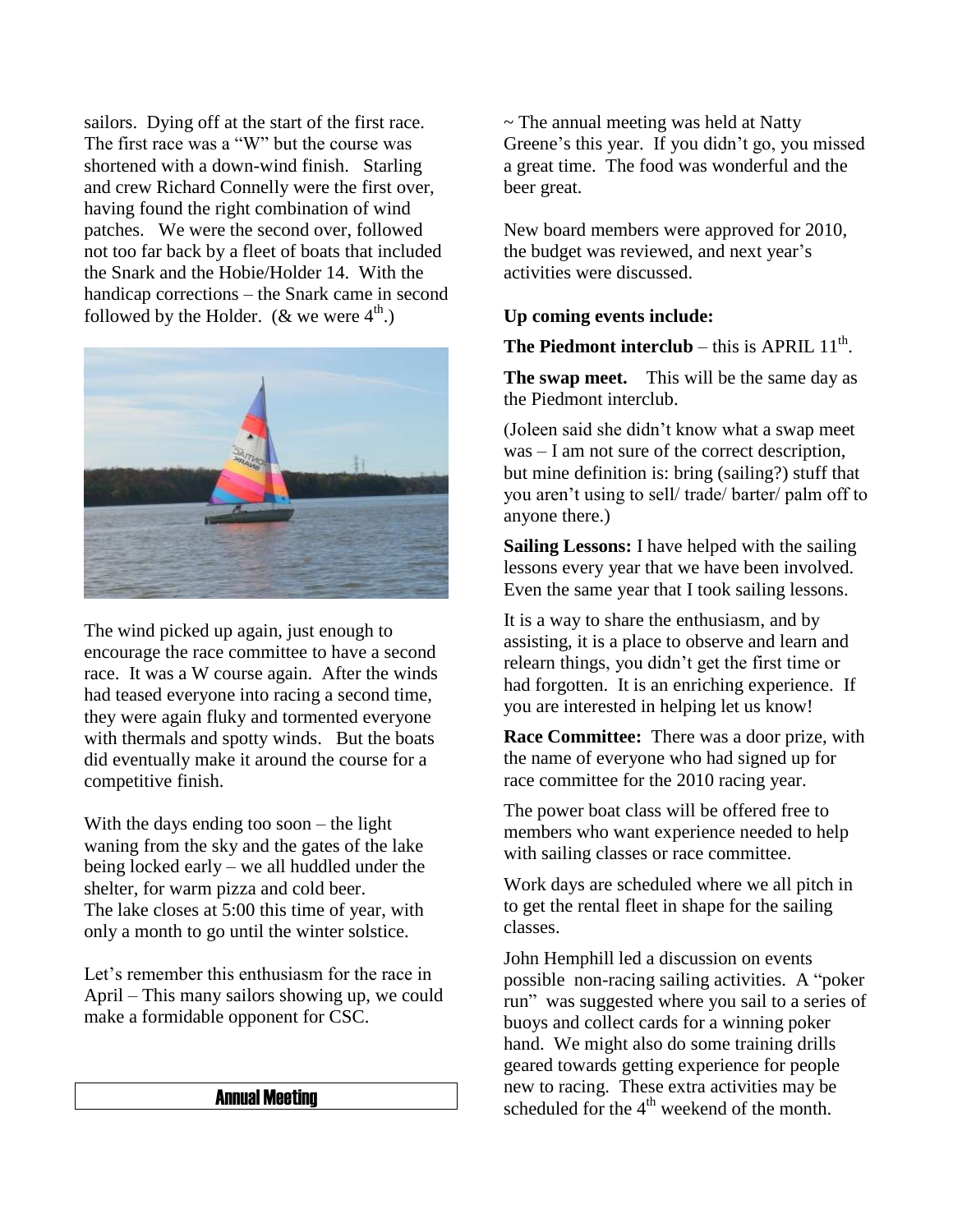Any suggestions are welcome!

(& in case you missed it somehow here is next year's schedule) [http://www.laketownsendyachtclub.com/Activiti](http://www.laketownsendyachtclub.com/Activities/calendar.asp) [es/calendar.asp](http://www.laketownsendyachtclub.com/Activities/calendar.asp)

### **Flying the Burgee -**

According to the Annapolis book on Sailing the burgee is suppose to be hooked to a "pig" or stick and raised to the top of the mast. If it conflicts with the various items that might be on top of the mast, spar-flys, antenna, the occasional bird, then they should be raised on a halyard from the starboard spreader.



## **Saleboats for Sail –**

#### **Live out your inner Pirate - Buc Opportunity!**

Unfortunately the time has come when we must part with our Buccaneer. She is hull number CBC285470774, one of the Chrysler vintage boats, listed as a 1974 model. We have done a

few modifications, such as raising the mast step and replacing the old centerboard gasket with the new version, but she is basically as she was designed. She comes with a trailer and is ready to sail. We have found that we simply do not have enough time to devote to sailing her, as we also have a 31-footer and not enough time to spend with her. We bought "Blue Ayes" when we moved from Florida to North Carolina as we knew that we would not be able to race the big boat here and we wanted to be able to race. There is a limit, however... We are asking \$1750 for boat and trailer. I can forward pictures to anyone who is interested. Thanks. **Arrr!**  [bombaystar@embarqmail.com](mailto:bombaystar@embarqmail.com)

**1981 Isotope** - \$2500 with sails and a galvanized trailer. Crossbar, dolphin striker, and trampoline have been replaced and an extension added to the righting bar. Good boat for a beginning racer or someone looking to get back into racing. She won the 2005 Governor's Cup and continues to give challenge to the fleet leaders. Eric and I have owned this boat since 1998. She's gotten us hooked on Isotopes, so much so that we are upgrading to a 2006 model.

Boat specifications at [http://www.intl](http://www.intl-fiberglass.com/isotope.html)[fiberglass.com/isotope.html.](http://www.intl-fiberglass.com/isotope.html) Fleet Activities [http://www.intl](http://www.intl-fiberglass.com/Isotope%20Nationals%202006.html)[fiberglass.com/Isotope%20Nationals%202006.ht](http://www.intl-fiberglass.com/Isotope%20Nationals%202006.html)

[ml](http://www.intl-fiberglass.com/Isotope%20Nationals%202006.html) Call or email if interested: 919-732-5410; [joleen.rasmussen@bowebellhowell.com](mailto:joleen.rasmussen@bowebellhowell.com)

**12'2 ft. Howmar day sailer/racer** for sale in Greensboro. (don't know year) Designed by Sparkman and Stephens. A great boat for kids, very fast and tippy.90 sq. ft. of sail with jib. Beam 4'10". 86 long trailer. \$1500 for both, includes both sails, etc. Appraisal done in 2004. Call Carole Drexel - (336) 274-4789 or [cdrexel@triad.rr.com](mailto:cdrexel@triad.rr.com)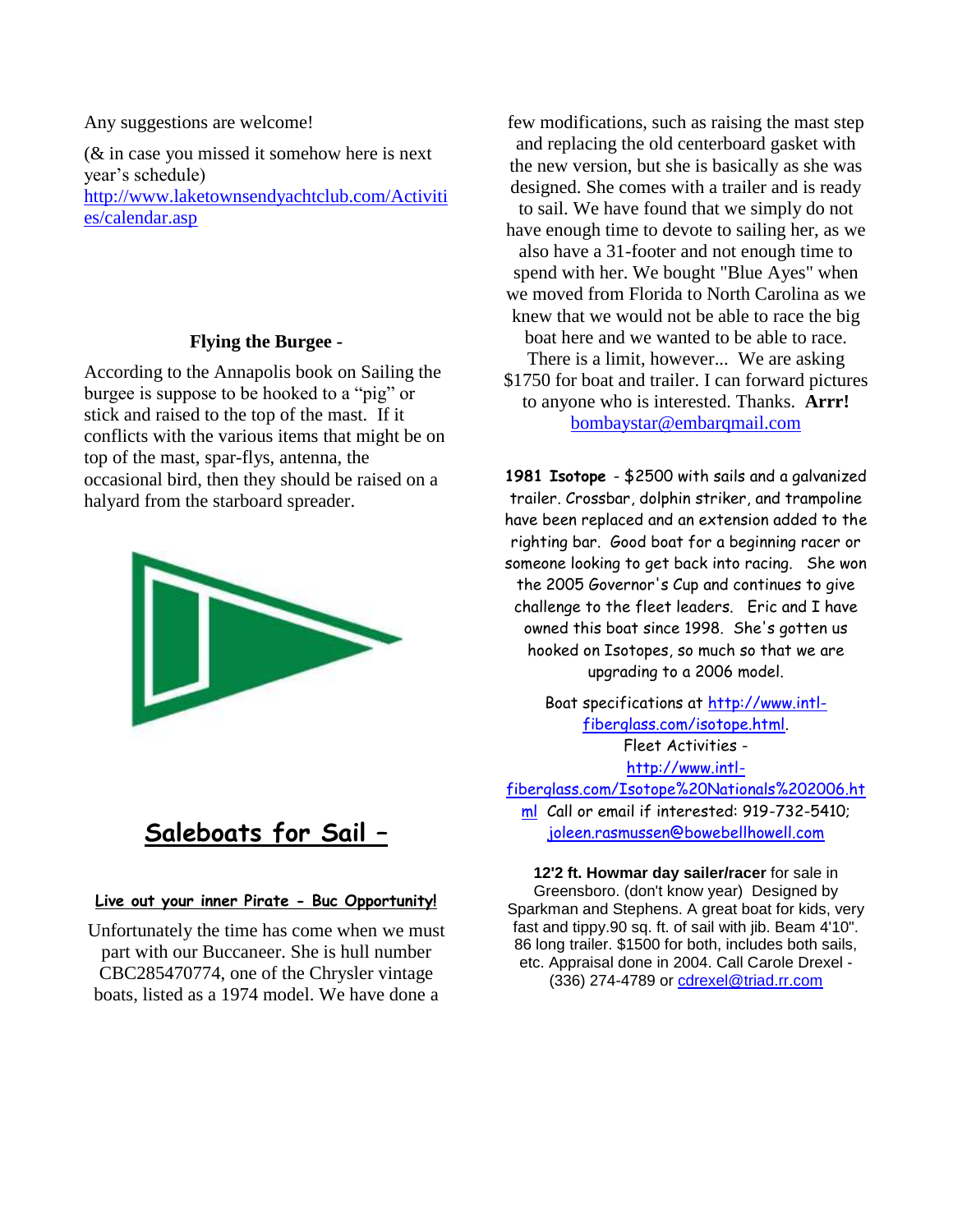

**Call People. Go Sailing \*\*\*\* REACH OUT AND CALL SOMEONE \*\*\*\*** In an effort to involve more sailors in the Club"s Sailing Events and Racing Programs, this "Available to Crew" list is published in each newsletter. The people listed have taken our Learn to Sail class or have other previous sailing experience and are looking to get more time on the water. So, if you have a boat and would like to participate in the Summer or Frostbite Race Series, why don"t you call one of these folks for your crew? Alternatively, if you need a cruising partner on your boat or would like to team with someone on one of the city sailboats for a day sail or a race, contact someone on this list. If you would like to add your name to the list, contact Nancy Heine, Newsletter Editor (See the Help Lines box

|                          |                 | <b>POCATCA IN THIS NOWSICTION.</b> |                          |  |  |  |  |  |  |  |  |
|--------------------------|-----------------|------------------------------------|--------------------------|--|--|--|--|--|--|--|--|
| Available To Crew        |                 |                                    |                          |  |  |  |  |  |  |  |  |
| Name                     | Home Phone      | Work Phone                         | E-mail                   |  |  |  |  |  |  |  |  |
| <b>Bill Byrd</b>         |                 | 336-635-1926                       | N/A                      |  |  |  |  |  |  |  |  |
| <b>Chip Cromartie</b>    | 336-601-0464    | 336-274-3559                       | cromartie@triad.rr.com   |  |  |  |  |  |  |  |  |
| Cynthia & Sam Reichelson | 336-540-1279    | 336-273-2511                       | reichelson@cs.com        |  |  |  |  |  |  |  |  |
|                          | Catherine Clark | 336-315-0414                       |                          |  |  |  |  |  |  |  |  |
| Mike Bianco              | 336-299-4461    |                                    | mfbyanko@aol.com         |  |  |  |  |  |  |  |  |
| Keith and Kelly Francies | 336-292-9042    | 336-362-5335                       | keith.francies@davey.com |  |  |  |  |  |  |  |  |
| Valerie Nieman           | 336-908-3976    |                                    | valnieman@yahoo.com      |  |  |  |  |  |  |  |  |
| Rita Parham              | 336-643-8755    |                                    | rparham@triad.rr.com     |  |  |  |  |  |  |  |  |
| <b>Chris Maginnis</b>    | 336-760-9811    |                                    | cmaginnis@nuvox.com      |  |  |  |  |  |  |  |  |

located in this newsletter).

\*\* Attention\*\* – Can't remember the password for the login required for the Members Cove area on the website??There is now a (Need password?)link. Click on this & it will bring up an email form addressed to our WebMaster with the subject line 'LTYC Members Cove login: - Send me your name and email address to receive login name and password.'